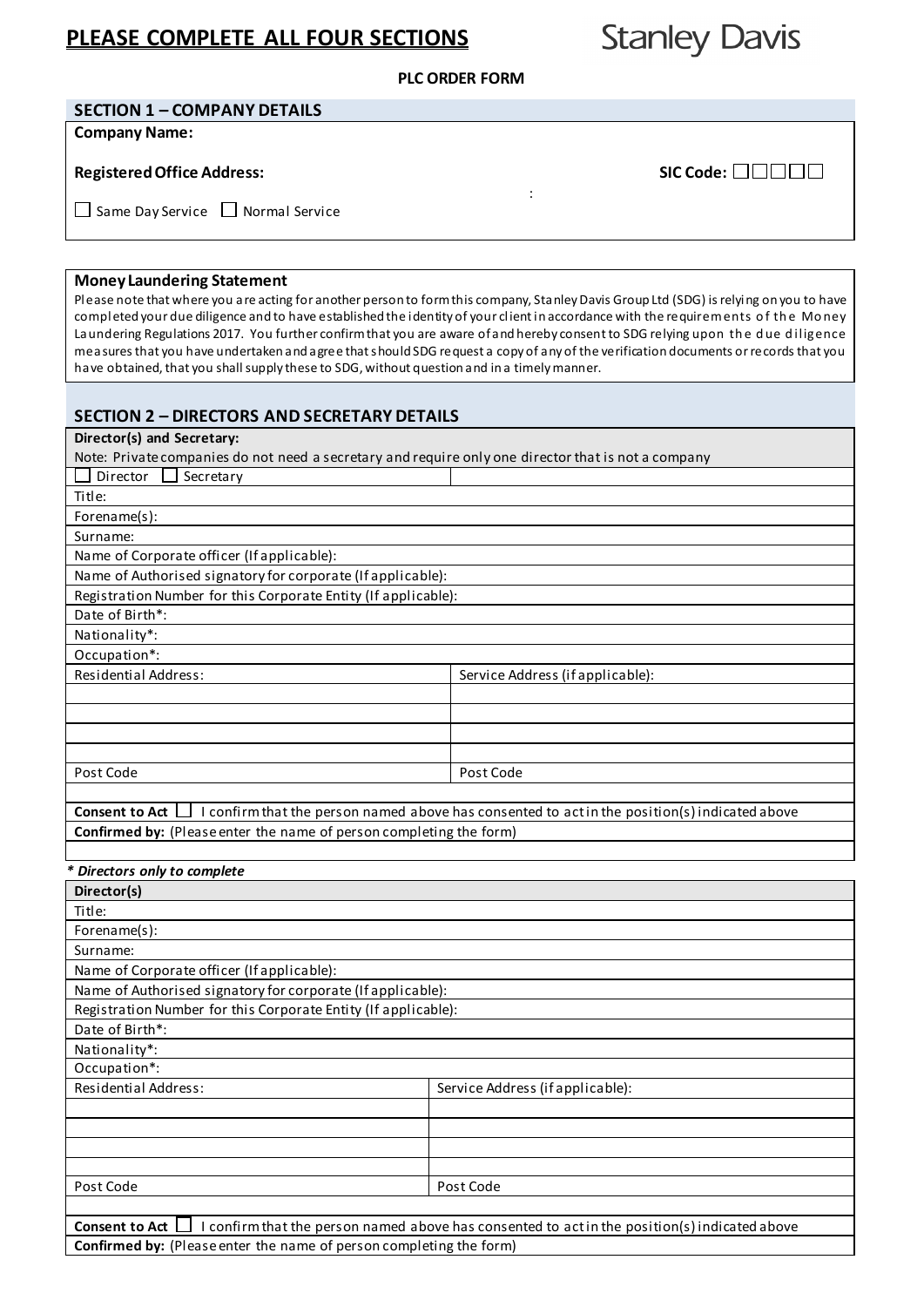## **SECTION 3 – SHAREHOLDER DETAILS**

| Shareholder(s):                                              |  |  |  |  |
|--------------------------------------------------------------|--|--|--|--|
| Title:                                                       |  |  |  |  |
| Forename(s):                                                 |  |  |  |  |
| Surname:                                                     |  |  |  |  |
| Date of Birth*:                                              |  |  |  |  |
| Nationality*:                                                |  |  |  |  |
| Name of Corporate officer (If applicable):                   |  |  |  |  |
| Name of Authorised signatory for corporate (If applicable):  |  |  |  |  |
| No. of shares to be allotted:                                |  |  |  |  |
| Residential/Service Address:                                 |  |  |  |  |
|                                                              |  |  |  |  |
|                                                              |  |  |  |  |
|                                                              |  |  |  |  |
|                                                              |  |  |  |  |
| Post Code                                                    |  |  |  |  |
|                                                              |  |  |  |  |
| Personal Authentication Details (Please complete any three): |  |  |  |  |
| The first 3 letters of town of birth:                        |  |  |  |  |
| The last three digits of telephone number:                   |  |  |  |  |
| Last 3 characters of NI number:                              |  |  |  |  |
| The last three digits of passport number                     |  |  |  |  |
| The first three letters of mother's maiden name              |  |  |  |  |
| The first three letters of father's first forename           |  |  |  |  |

| Shareholder(s):                                              |  |  |  |  |
|--------------------------------------------------------------|--|--|--|--|
| Title:                                                       |  |  |  |  |
| Forename(s):                                                 |  |  |  |  |
| Surname:                                                     |  |  |  |  |
| Date of Birth*:                                              |  |  |  |  |
| Nationality*:                                                |  |  |  |  |
| Name of Corporate officer (If applicable):                   |  |  |  |  |
| Name of Authorised signatory for corporate (If applicable):  |  |  |  |  |
| No. of shares to be allotted:                                |  |  |  |  |
| Residential/Service Address:                                 |  |  |  |  |
|                                                              |  |  |  |  |
|                                                              |  |  |  |  |
|                                                              |  |  |  |  |
|                                                              |  |  |  |  |
| Post Code                                                    |  |  |  |  |
|                                                              |  |  |  |  |
| Personal Authentication Details (Please complete any three): |  |  |  |  |
| The first 3 letters of town of birth:                        |  |  |  |  |
| The last three digits of telephone number:                   |  |  |  |  |
| Last 3 characters of NI number:                              |  |  |  |  |
| The last three digits of passport number                     |  |  |  |  |
| The first three letters of mother's maiden name              |  |  |  |  |
| The first three letters of father's first forename           |  |  |  |  |